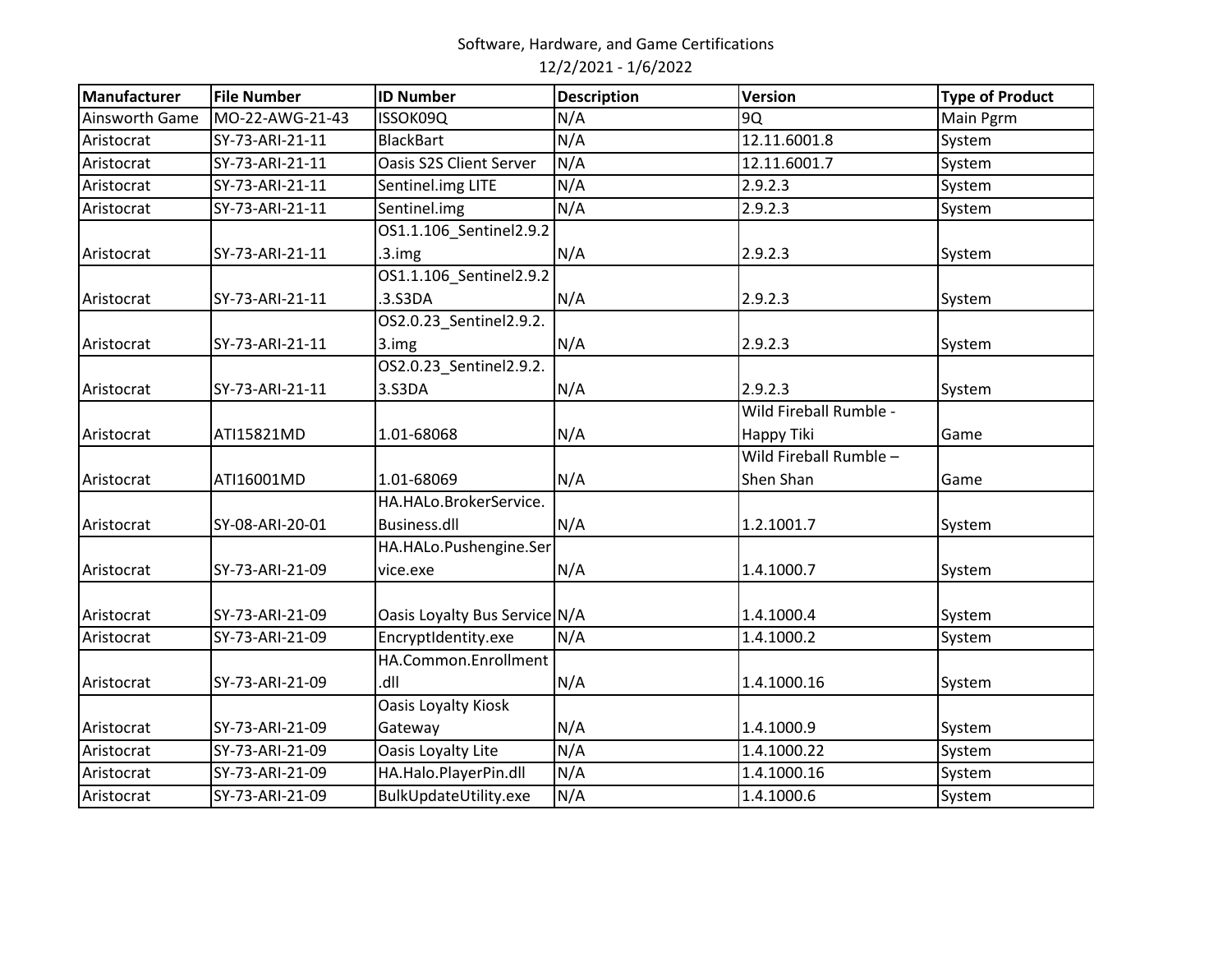|            |                 | Oasis.Loyalty.NonCasha        |     |             |        |
|------------|-----------------|-------------------------------|-----|-------------|--------|
|            |                 | ble.Gateway.BusinessLo        |     |             |        |
| Aristocrat | SY-73-ARI-21-09 | gicControlled.dll             | N/A | 1.4.1000.2  | System |
|            |                 | Oasis Loyalty Offer           |     |             |        |
| Aristocrat | SY-73-ARI-21-09 | Import                        | N/A | 1.4.1000.4  | System |
|            |                 | HA.HALo.FLEX.Service.ex       |     |             |        |
| Aristocrat | SY-73-ARI-21-09 | e                             | N/A | 1.4.1000.8  | System |
|            |                 | HA.HALo.Coordinator.Se        |     |             |        |
| Aristocrat | SY-73-ARI-21-09 | rvice.exe                     | N/A | 1.4.1000.4  | System |
|            |                 | <b>Oasis Loyalty Task</b>     |     |             |        |
| Aristocrat | SY-73-ARI-21-09 | Coordinator                   | N/A | 1.4.1000.3  | System |
| Aristocrat | SY-73-ARI-21-09 | <b>Oasis Loyalty UniMerge</b> | N/A | 1.4.1000.3  | System |
|            |                 | <b>Oasis Loyalty UniMerge</b> |     |             |        |
| Aristocrat | SY-73-ARI-21-09 | Service                       | N/A | 1.4.1000.4  | System |
|            |                 | HA.HALo.Web.Business.         |     |             |        |
| Aristocrat | SY-73-ARI-21-09 | dll                           | N/A | 1.4.1000.3  | System |
|            |                 | AccountAccessReport.rd        |     |             |        |
| Aristocrat | SY-73-ARI-21-09 |                               | N/A | 577125420   | System |
|            |                 | AccountStatusChanges.r        |     |             |        |
| Aristocrat | SY-73-ARI-21-09 | dl                            | N/A | -380077347  | System |
|            |                 |                               |     |             |        |
| Aristocrat | SY-73-ARI-21-09 | ADUserAccessReport.rdl N/A    |     | 412740826   | System |
|            |                 | CashbackPointAdjustme         |     |             |        |
| Aristocrat | SY-73-ARI-21-09 | ntDetails.rdl                 | N/A | 1069599171  | System |
|            |                 | ConfigurationChangesRe        |     |             |        |
| Aristocrat | SY-73-ARI-21-09 | port.rdl                      | N/A | -1912426743 | System |
|            |                 | <b>EGMBucketDownloadby</b>    |     |             |        |
| Aristocrat | SY-73-ARI-21-09 | Player.rdl                    | N/A | -189122170  | System |
| Aristocrat | SY-73-ARI-21-09 | EGMDownload.rdl               | N/A | 616963517   | System |
|            |                 | EGMDownloadException          |     |             |        |
| Aristocrat | SY-73-ARI-21-09 | .rdl                          | N/A | 496476480   | System |
|            |                 | EGMDownloadSummary            |     |             |        |
| Aristocrat | SY-73-ARI-21-09 | .rdl                          | N/A | 84854028    | System |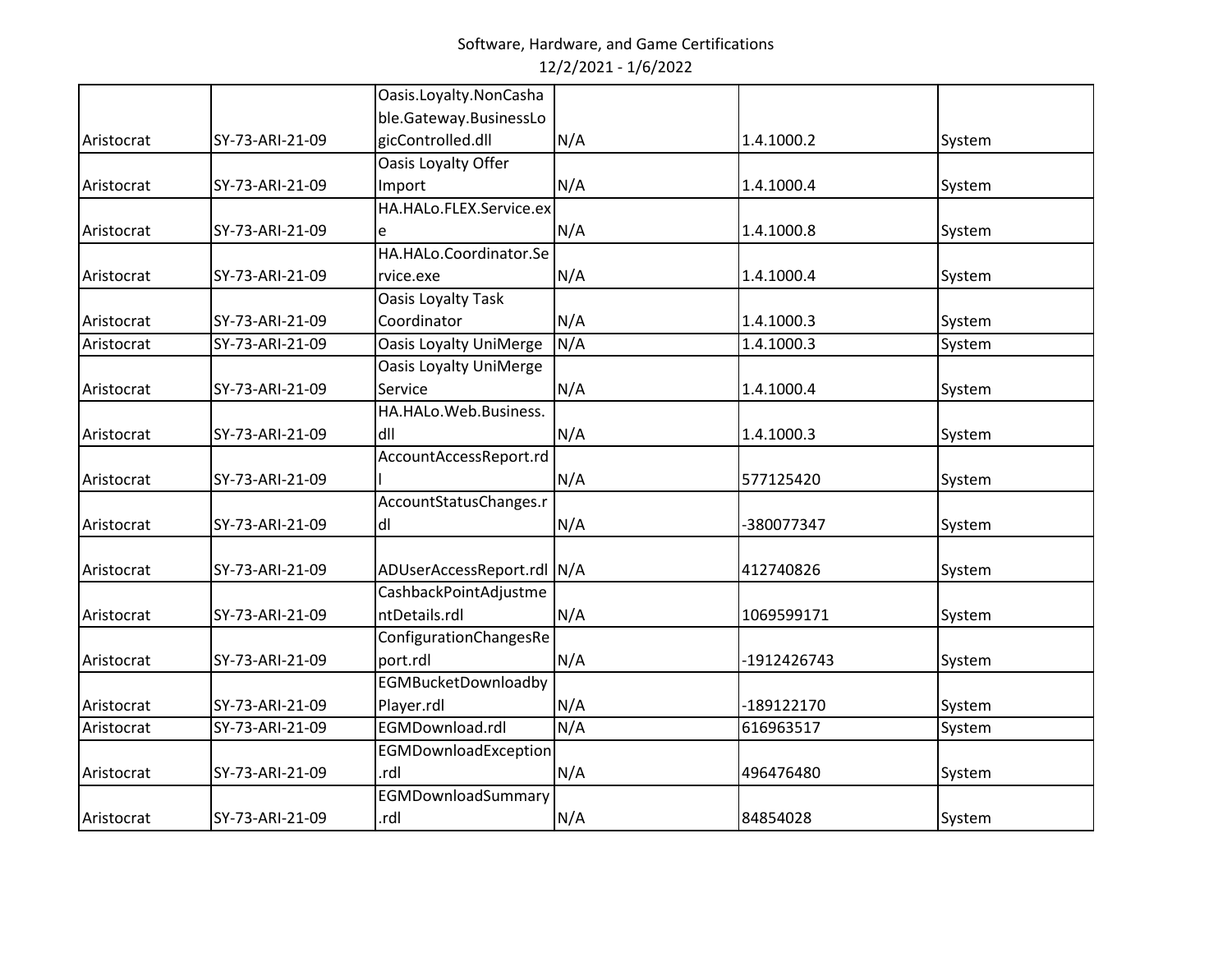|            |                 | ManualAddedBucketAw            |     |             |        |
|------------|-----------------|--------------------------------|-----|-------------|--------|
| Aristocrat | SY-73-ARI-21-09 | ardsReport.rdl                 | N/A | -213632370  | System |
|            |                 |                                |     |             |        |
| Aristocrat | SY-73-ARI-21-09 | PatronBalanceDetails.rdl N/A   |     | 1544079809  | System |
|            |                 | PlayerEnrollmentReport.        |     |             |        |
| Aristocrat | SY-73-ARI-21-09 | rdl                            | N/A | -171665252  | System |
| Aristocrat | SY-73-ARI-21-09 | PointRedemption.rdl            | N/A | -1915917950 | System |
|            |                 |                                |     |             |        |
|            |                 | PropertyNetworkSubnet          |     |             |        |
| Aristocrat | SY-73-ARI-21-09 | ConfigurationHistory.rdl   N/A |     | -849003252  | System |
|            |                 | RestrictedPermissionAu         |     |             |        |
| Aristocrat | SY-73-ARI-21-09 | ditReport.rdl                  | N/A | -253412787  | System |
|            |                 | RewardsRuleChangeRep           |     |             |        |
| Aristocrat | SY-73-ARI-21-09 | ort.rdl                        | N/A | 1472341185  | System |
|            |                 | RewardsRuleStatusRepo          |     |             |        |
| Aristocrat | SY-73-ARI-21-09 | rt.rdl                         | N/A | 904265892   | System |
|            |                 | UniversalPromoManual           |     |             |        |
| Aristocrat | SY-73-ARI-21-09 | AdjustmentDetails.rdl          | N/A | -111794723  | System |
|            |                 | UniversalPromoTransact         |     |             |        |
| Aristocrat | SY-73-ARI-21-09 | ionsAuditLog.rdl               | N/A | 706308328   | System |
|            |                 | UserGroupPermissions.r         |     |             |        |
| Aristocrat | SY-73-ARI-21-09 | dl                             | N/A | -459444418  | System |
| Aristocrat | SY-73-ARI-21-09 | UserLoginReport.rdl            | N/A | -489551714  | System |
|            |                 | HA.HALo.Laws.Service.e         |     |             |        |
| Aristocrat | SY-73-ARI-21-12 | xe                             | N/A | 1.4.1001.4  | System |
| Aristocrat | SY-07-ARI-21-14 | Oasis Loyalty Web App          | N/A | 1.4.1001.13 | System |
|            |                 | HA.HALo.Gateway.Busin          |     |             |        |
| Aristocrat | SY-07-ARI-21-14 | ess.dll                        | N/A | 1.4.1001.9  | System |
|            |                 | HA.HALo.Open.Service.e         |     |             |        |
| Aristocrat | SY-07-ARI-21-14 | xe                             | N/A | 1.4.1001.7  | System |
|            |                 | HA.HALo.Gateway.Data.          |     |             |        |
| Aristocrat | SY-07-ARI-21-14 | dll                            | N/A | 1.4.1001.9  | System |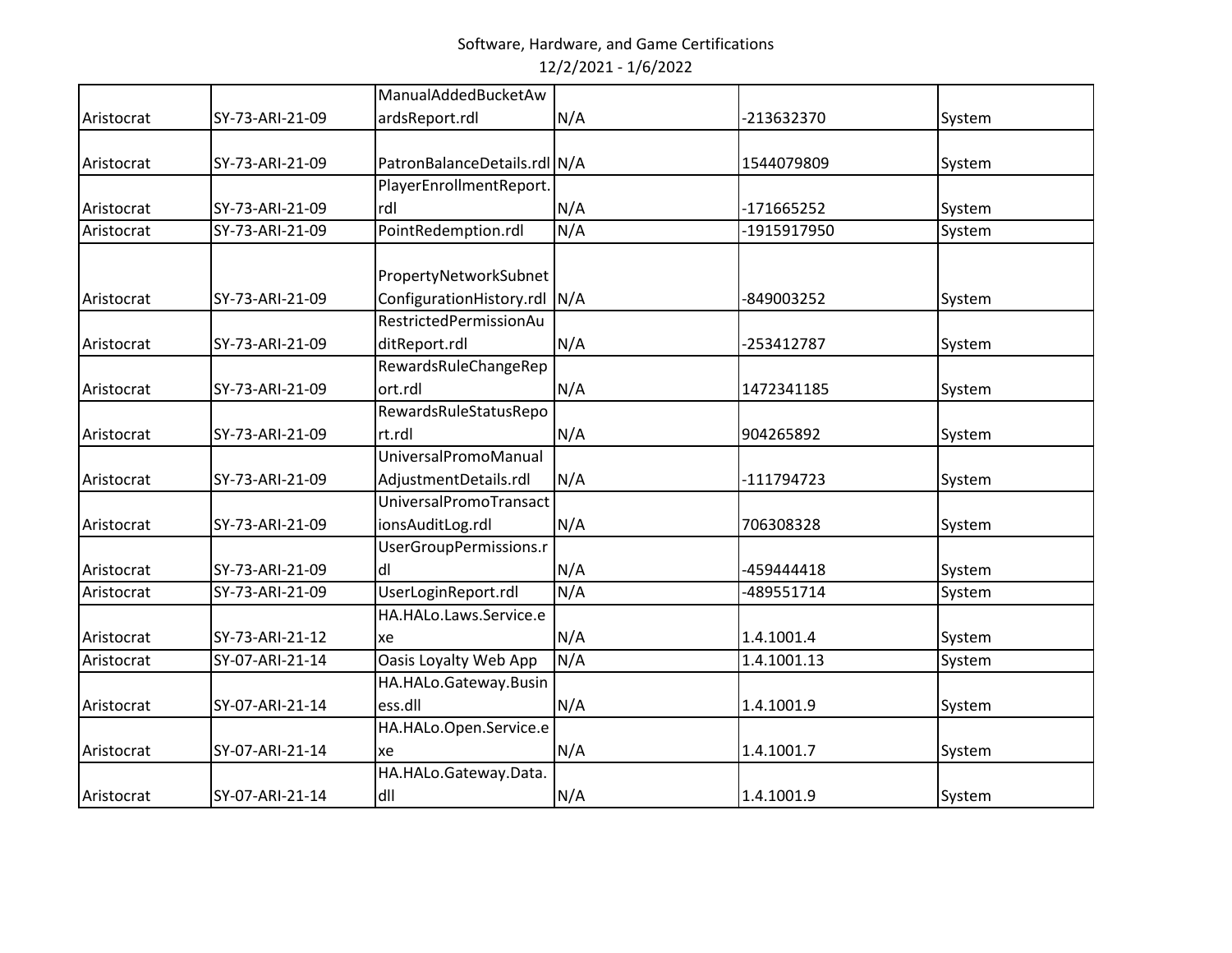|                     |                   | HA.HALo.Gateway.S2SM                       |                             |                             |                         |
|---------------------|-------------------|--------------------------------------------|-----------------------------|-----------------------------|-------------------------|
| Aristocrat          | SY-07-ARI-21-14   | essageServiceBinding.dll N/A               |                             | 1.4.1001.9                  | System                  |
|                     |                   | HA.HALo.Gateway.Share                      |                             |                             |                         |
| Aristocrat          | SY-07-ARI-21-14   | d.dll                                      | N/A                         | 1.4.1001.9                  | System                  |
| Aristocrat          | MO-73-ARI-21-112  | Media Player                               | N/A                         | 4.1.3                       | Sound/Graphics          |
| Aristocrat          | MO-73-ARI-21-113  | 1.02-67691                                 | Alpine                      | 1.02                        | <b>Personality Pgrm</b> |
|                     |                   |                                            | <b>JCM IVIZION BILL</b>     |                             |                         |
| Aristocrat          | MO-73-ARI-21-114  | IVIZION-100 (USA)-SS/SU VALIDATOR FIRMWARE |                             | 2.89-44                     | <b>Bill Validator</b>   |
| Aristocrat          | MO-73-ARI-21-115  | 1.01-67935                                 | <b>Big Fish Grand</b>       | 1.01                        | <b>Personality Pgrm</b> |
|                     |                   |                                            | <b>Big Fish Grand</b>       |                             |                         |
| Aristocrat          | MO-73-ARI-21-116  | BFG-SCH-01                                 | Progressive Schedule        | 1                           | <b>Game Assets</b>      |
|                     |                   |                                            | <b>Farmville Country</b>    |                             |                         |
| Aristocrat          | MO-73-ARI-21-118  | 1.01-67826                                 | Jackpots                    | 1.01                        | <b>Personality Pgrm</b> |
| Aristocrat          | MO-73-ARI-21-119  | 1.01-67827                                 | Farmville Rise N Shine      | 1.01                        | <b>Personality Pgrm</b> |
|                     |                   |                                            | <b>Prost! Deluxe Vertex</b> |                             |                         |
| Aristocrat          | MO-73-ARI-21-120  | PD-SCH-01                                  | Schedule                    | 1                           | <b>Game Assets</b>      |
| Aristocrat          | MO-73-ARI-21-121  | 1.01-68036                                 | Prost! Deluxe               | 1.01                        | <b>Personality Pgrm</b> |
|                     |                   |                                            | Mars X Alternative 27-      |                             |                         |
| Aristocrat          | MO-73-ARI-21-122  | 178840                                     | inch Tovis Monitor          | 178840                      | Hardware                |
|                     |                   |                                            | Mars X Alternative 27-      |                             |                         |
|                     |                   |                                            | inch Tovis Monitor with     |                             |                         |
| Aristocrat          | MO-73-ARI-21-122  | 178841                                     | Sound Bar                   | 178841                      | Hardware                |
|                     |                   | SP-BLU-RAMCLEAR-                           |                             | SP-BLU-RAMCLEAR-            |                         |
| Bluberi             | BLU22001MD        | FACTTEST64                                 | v4.1.0                      | FACTTEST64                  | Software and Games      |
|                     |                   |                                            |                             | Gems Of Egypt King of the   |                         |
| Bluberi             | <b>BLU22071MD</b> | CB398C4A                                   | 1.1.0                       | Valley                      | Game                    |
|                     |                   |                                            |                             | Gems Of Egypt - Queen of    |                         |
| Bluberi             | <b>BLU22101MD</b> | 58A02909                                   | 1.1.0                       | Alexandria 50L              | Game                    |
| Bluberi             | <b>BLU21641MD</b> | <b>Big Mech Cabinet CL3</b>                | N/A                         | <b>Big Mech Cabinet CL3</b> | Hardware                |
| Bluberi             | BLU22051MD        | F58E1273                                   | v1.0.1 CL3                  | Reels of Steel 3R1L         | Game                    |
| <b>Ditronics</b>    |                   |                                            |                             |                             |                         |
| Financial Services, |                   | DTX.Provider.Ati.Jackpot                   |                             |                             |                         |
| <b>LLC</b>          | SY-525-DIF-21-04  | llb.                                       | <b>ATI Jackpot Provider</b> | 1.0.0.2742                  | <b>Kiosk</b>            |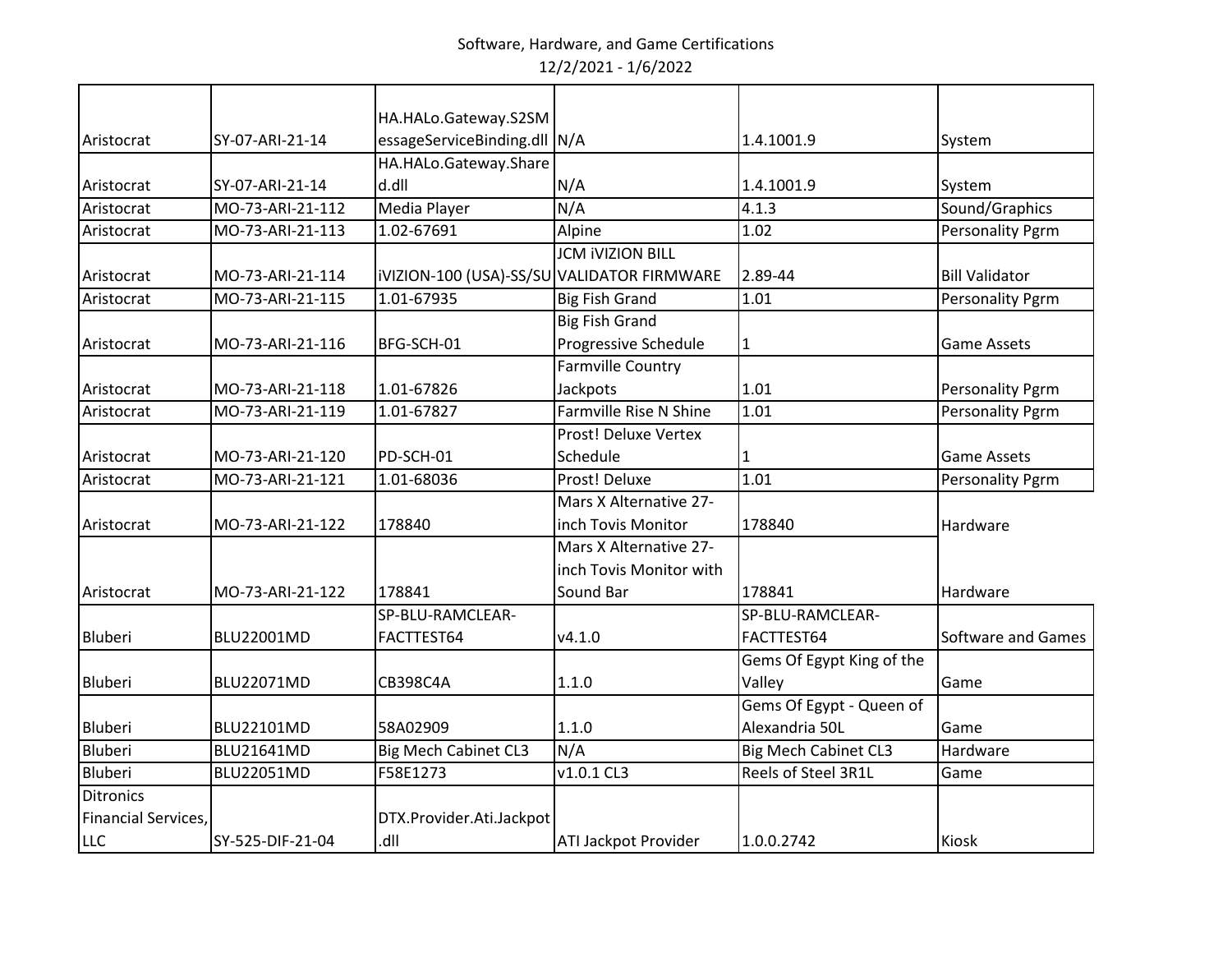| Ditronics                  |                  |                           |                            |                            |                         |
|----------------------------|------------------|---------------------------|----------------------------|----------------------------|-------------------------|
| <b>Financial Services,</b> |                  | DTX.Provider.Ati.Service. |                            |                            |                         |
| <b>LLC</b>                 | SY-525-DIF-21-04 | exe                       | <b>ATI Jackpot Service</b> | 1.0.0.0                    | Kiosk                   |
| <b>IGT</b>                 | MO-59-IGT-21-06  | GAME020009GZCS03          | Coin O Mania               | <b>ASCENT GAME PACKAGE</b> | <b>Personality Pgrm</b> |
| <b>IGT</b>                 | MO-59-IGT-21-06  | GI020009GZCS003           | Coin O Mania               | <b>ASCENT INSTALL</b>      | Installer               |
|                            |                  |                           | Da Vinci Diamonds          |                            |                         |
| <b>IGT</b>                 | MO-73-IGT-21-133 | GI020009DDMP001           | Masterpiece                | <b>ASCENT INSTALL</b>      | Installer               |
|                            |                  |                           | Da Vinci Diamonds          |                            |                         |
| <b>IGT</b>                 | MO-73-IGT-21-133 | GAME020009DDMP01          | Masterpiece                | <b>ASCENT GAME PACKAGE</b> | Personality Pgrm        |
| <b>IGT</b>                 | MO-148-IGT-21-01 | GAME020009JHNS02          | Wild Surf                  | <b>ASCENT GAME PACKAGE</b> | <b>Personality Pgrm</b> |
| <b>IGT</b>                 | MO-148-IGT-21-01 | GI020009JHNS002           | Wild Surf                  | <b>ASCENT INSTALL</b>      | Installer               |
|                            |                  |                           | UC TOURNAMENT SIGN         |                            |                         |
| <b>IGT</b>                 | MO-22-IGT-21-46  | UCS0190A2                 | <b>CONTROLLER</b>          | N/A                        | Other                   |
| <b>IGT</b>                 | MO-22-IGT-21-47  | GI020001SSKD003           | Wolf Run Keno              | <b>ASCENT INSTALL</b>      | Installer               |
| <b>IGT</b>                 | MO-22-IGT-21-47  | GAME020001SSKD03          | Wolf Run Keno              | <b>ASCENT GAME PACKAGE</b> | <b>Personality Pgrm</b> |
| <b>IGT</b>                 | MO-73-IGT-21-142 | GAME020009IGBB03          | Magic of the Nile          | <b>ASCENT GAME PACKAGE</b> | <b>Personality Pgrm</b> |
| <b>IGT</b>                 | MO-73-IGT-21-142 | GI020009IGBB003           | Magic of the Nile          | <b>ASCENT INSTALL</b>      | Installer               |
| <b>IGT</b>                 | MO-73-IGT-21-143 | GI020009SOTS002           | Sands of Gold              | <b>ASCENT INSTALL</b>      | Installer               |
| <b>IGT</b>                 | MO-73-IGT-21-143 | GAME020009SOTS02          | Sands of Gold              | <b>ASCENT GAME PACKAGE</b> | <b>Personality Pgrm</b> |
|                            |                  |                           | Prosperity Link Cai Yun    |                            |                         |
|                            |                  |                           | <b>Heng Tong Sign</b>      |                            |                         |
| <b>IGT</b>                 | MO-73-IGT-21-145 | <b>UCGS302B1</b>          | Controller                 | N/A                        | Other                   |
|                            |                  |                           | Prosperity Link Cai Yun    |                            |                         |
| <b>IGT</b>                 | MO-73-IGT-21-145 | GI020009PLAP001           | <b>Heng Tong</b>           | <b>ASCENT INSTALL</b>      | Installer               |
|                            |                  |                           | Prosperity Link Cai Yun    |                            |                         |
| <b>IGT</b>                 | MO-73-IGT-21-145 | GAME020009PLAP01          | <b>Heng Tong</b>           | ASCENT GAME PACKAGE        | <b>Personality Pgrm</b> |
|                            |                  |                           | Prosperity Link Wan Shi    |                            |                         |
| <b>IGT</b>                 | MO-73-IGT-21-146 | GAME020009PLBP01          | Ru Yi                      | <b>ASCENT GAME PACKAGE</b> | <b>Personality Pgrm</b> |
|                            |                  |                           | Prosperity Link Wan Shi    |                            |                         |
| <b>IGT</b>                 | MO-73-IGT-21-146 | GI020009PLBP001           | Ru Yi                      | <b>ASCENT INSTALL</b>      | Installer               |
|                            |                  |                           | <b>Solar Disc Tower</b>    |                            |                         |
| <b>IGT</b>                 | MO-73-IGT-21-149 | GI020001LKDS001           | Mountain                   | <b>ASCENT INSTALL</b>      | Installer               |
|                            |                  |                           | <b>Solar Disc Tower</b>    |                            |                         |
| <b>IGT</b>                 | MO-73-IGT-21-149 | GAME020001LKDS01          | Mountain                   | ASCENT GAME PACKAGE        | <b>Personality Pgrm</b> |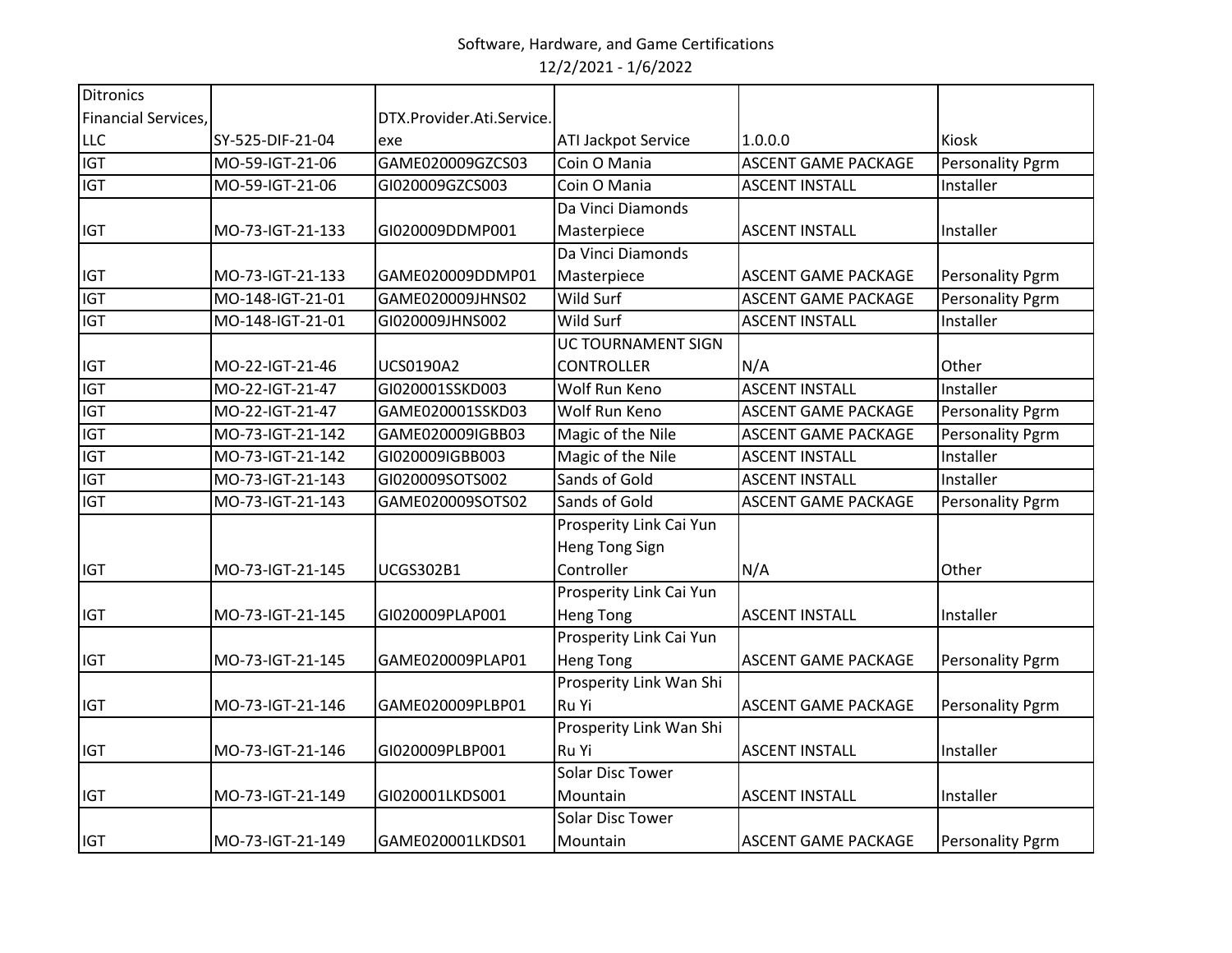# Software, Hardware, and Game Certifications

12/2/2021 - 1/6/2022

| <b>IGT</b>           | MO-73-IGT-21-154   | GAME020001LKES01                         | <b>Solar Disc Tower Forest</b> | <b>ASCENT GAME PACKAGE</b>      | Personality Pgrm          |
|----------------------|--------------------|------------------------------------------|--------------------------------|---------------------------------|---------------------------|
| <b>IGT</b>           | MO-73-IGT-21-154   | GI020001LKES001                          | <b>Solar Disc Tower Forest</b> | <b>ASCENT INSTALL</b>           | Installer                 |
|                      |                    |                                          | Solar Disc Tower               |                                 |                           |
| <b>IGT</b>           | MO-73-IGT-21-154   | <b>UCGS320A1</b>                         | LCD/LED                        | N/A                             | Other                     |
| <b>IGT</b>           | MO-73-IGT-21-141   | GI020009FRWM001                          | Fu Ren Wu                      | <b>ASCENT INSTALL</b>           | Installer                 |
| <b>IGT</b>           | MO-73-IGT-21-141   | GAME020009FRWM01                         | Fu Ren Wu                      | <b>ASCENT GAME PACKAGE</b>      | <b>Personality Pgrm</b>   |
|                      |                    | GAME020003CORX01,                        |                                |                                 |                           |
| <b>IGT</b>           | IGTU24531MD        | GI020003CORX001                          | N/A                            | Cash on Reels                   | Game                      |
| Incredible           |                    |                                          |                                |                                 |                           |
| Technologies         | MO-73-INT-21-56    | G00650                                   | <b>Upshot Brilliant 7s</b>     | 01.01.93                        | Personality Pgrm          |
| Incredible           |                    |                                          | Pinwheel Prizes Majestic       |                                 |                           |
| Technologies         | MO-22-INT-21-06    | G00649                                   | Oasis                          | 01.02.50                        | Personality Pgrm          |
|                      |                    | PCMD Platform with                       |                                | PCMD Platform with              |                           |
| Interblock           | INTB11062MD        | Games                                    | 5.118.6.0-35.32                | Games                           | Software and Games        |
| Interblock           | <b>INTB11451MD</b> | <b>UC Vertical Wheel-BS</b>              | N/A                            | <b>UC Vertical Wheel-BS</b>     | Hardware                  |
| Interblock           | <b>INTB11461MD</b> | <b>LCD Monitors</b>                      | N/A                            | <b>LCD Monitors</b>             | Hardware                  |
|                      |                    | PSCAM Platform with                      |                                | PSCAM Platform with             |                           |
| Interblock           | <b>INTB11072MD</b> | Games                                    | 5.118.6.0-27.444               | Games                           | Software and Games        |
|                      |                    | <b>UCD Platform with</b>                 |                                |                                 |                           |
| Interblock           | <b>INTB11082MD</b> | Games                                    | v5.118.6.0-40.02               | <b>UCD Platform with Games</b>  | <b>Software and Games</b> |
|                      |                    |                                          |                                | <b>Money Trails Shining</b>     |                           |
| Konami               | KGI12891MD         | KGI_M811CSL015WD09                       |                                | Phoenix                         | Game                      |
|                      |                    |                                          |                                |                                 |                           |
| Konami               | KGI12901MD         | KGI M812CSL016WD09                       |                                | Money Trails Golden Rabbit Game |                           |
|                      |                    |                                          |                                | Coin Streak Fortune's           |                           |
| Konami               | KGI12871MD         | KGI_M838DDL017WD00 N/A                   |                                | Bazaar (                        | Game                      |
|                      |                    |                                          |                                |                                 |                           |
| Konami               | KGI12881MD         | KGI_M837DDL018WD00 N/A                   |                                | Coin Streak Jaguar Kingdom Game |                           |
| <b>KONAMI GAMING</b> |                    |                                          |                                |                                 |                           |
| INC.                 | MO-73-KON-21-77    | KGI_M834DDL020WD00 Dragon's Law Jackpots |                                | <b>GAME PROGRAM</b>             | <b>Personality Pgrm</b>   |
| <b>KONAMI GAMING</b> |                    |                                          | <b>Volcanic Rock Fire</b>      |                                 |                           |
|                      |                    |                                          |                                |                                 |                           |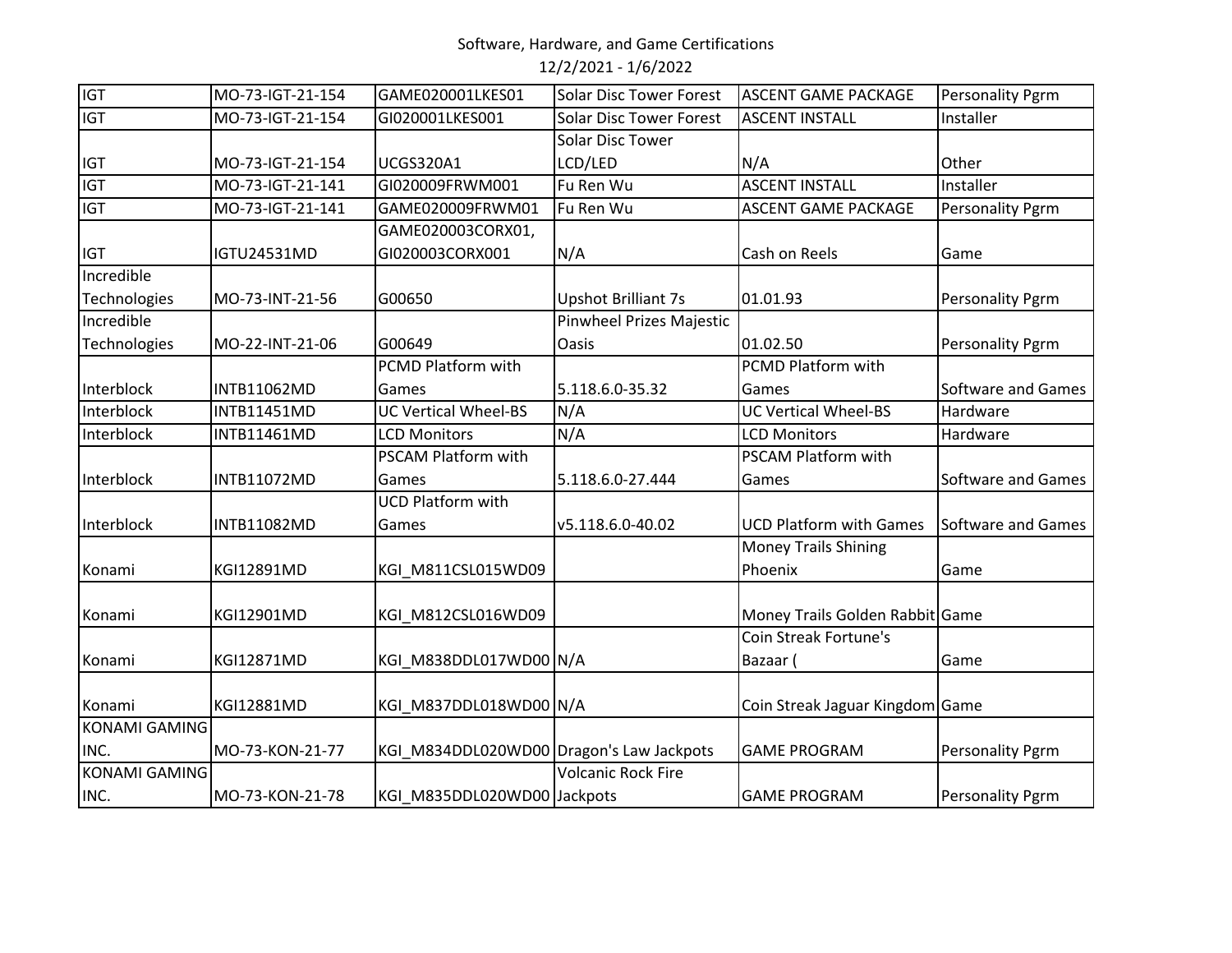| SG Gaming, Inc. |                  |               |                                 |      |                         |
|-----------------|------------------|---------------|---------------------------------|------|-------------------------|
| f/k/a Bally     |                  |               | <b>Goldfish Feeding Time</b>    |      |                         |
| Gaming, Inc.    | MO-73-BAL-21-86  | A524-000-1000 | Castle                          | 1000 | <b>Personality Pgrm</b> |
| SG Gaming, Inc. |                  |               |                                 |      |                         |
| f/k/a Bally     |                  |               | Monopoly Lunar New              |      |                         |
| Gaming, Inc.    | MO-253-BAL-21-04 | A521-000-1000 | Year                            | 1000 | <b>Personality Pgrm</b> |
| SG Gaming, Inc. |                  |               |                                 |      |                         |
| f/k/a Bally     |                  |               | <b>Quick Hit Platinum Black</b> |      |                         |
| Gaming, Inc.    | MO-73-BAL-21-89  | A1E8-000-1020 | Gold Wild                       | 1020 | <b>Personality Pgrm</b> |
| SG Gaming, Inc. |                  |               |                                 |      |                         |
| f/k/a Bally     |                  |               |                                 |      |                         |
| Gaming, Inc.    | MO-73-BAL-21-90  | A4D4-000-1000 | Ta-Da Panda!                    | 1000 | Personality Pgrm        |
| SG Gaming, Inc. |                  |               | Quick Hit Platinum Triple       |      |                         |
| f/k/a Bally     |                  |               | <b>Blazing Sevens Wild</b>      |      |                         |
| Gaming, Inc.    | MO-73-BAL-21-91  | A1E7-000-1020 | Jackpot                         | 1020 | <b>Personality Pgrm</b> |
| SG Gaming, Inc. |                  |               |                                 |      |                         |
| f/k/a Bally     |                  |               | Mighty Monkey - Coin            |      |                         |
| Gaming, Inc.    | MO-73-BAL-21-92  | A5DD-000-1000 | Combo                           | 1000 | <b>Personality Pgrm</b> |
| SG Gaming, Inc. |                  |               |                                 |      |                         |
| f/k/a Bally     |                  |               |                                 |      |                         |
| Gaming, Inc.    | MO-73-BAL-21-93  | A3AD-000-1020 | Open the Vault                  | 1020 | Personality Pgrm        |
| SG Gaming, Inc. |                  |               |                                 |      |                         |
| f/k/a Bally     |                  |               |                                 |      |                         |
| Gaming, Inc.    | MO-73-BAL-21-94  | AOS0000306C   | ArgOS Operating System C        |      | <b>Main Pgrm</b>        |
| SG Gaming, Inc. |                  |               |                                 |      |                         |
| f/k/a Bally     |                  |               |                                 |      |                         |
| Gaming, Inc.    | MO-73-BAL-21-94  | AWI04XWX00A   | Windows 4X                      | Α    | Other                   |
| SG Gaming, Inc. |                  |               |                                 |      |                         |
| f/k/a Bally     |                  |               |                                 |      |                         |
| Gaming, Inc.    | MO-73-BAL-21-94  | ABIP04X0211E  | <b>BIOS</b>                     | E    | Other                   |
| SG Gaming, Inc. |                  |               |                                 |      |                         |
| f/k/a Bally     |                  |               |                                 |      |                         |
| Gaming, Inc.    | MO-73-BAL-21-94  | ABIPF4X0211E  | <b>BIOS Files</b>               | E    | Other                   |